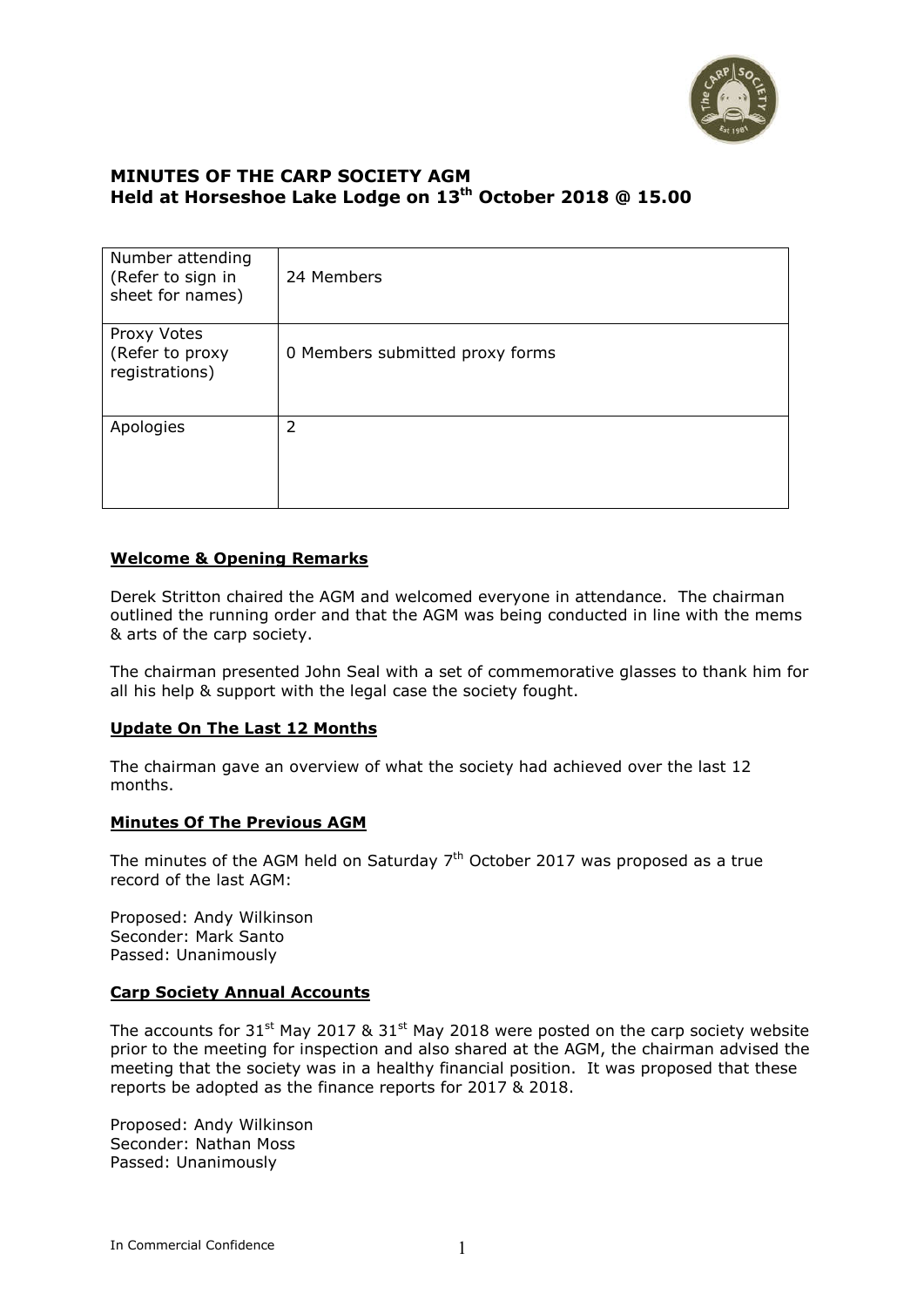

### **Election Of Accountant**

It was proposed that Carleton Long be appointed as the society annual accountant for the agreed costs.

Proposed: Nathan Moss Seconder: Mark Santo Passed: Unanimously

### **Election Of Directors & Officers**

None

### **AOB**

No AOB was submitted so the meeting closed at 15.30

After the formal meeting a general question & answer session took place.

### **List Of Attendees**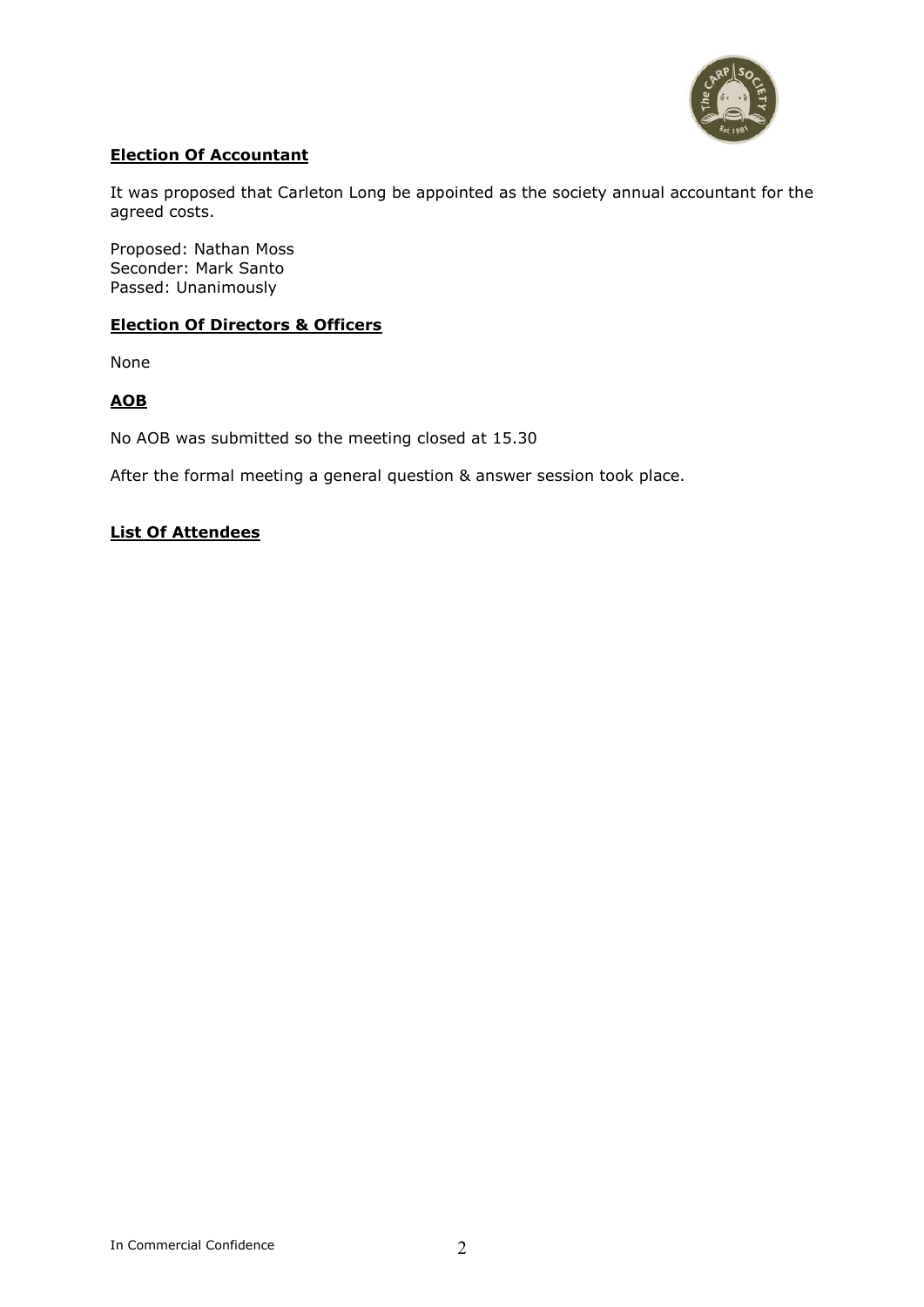

### **SIGNING IN SHEET AGM**

# **OCT 2018**

| <b>SIGNATURE</b> | <b>NAME</b>     | <b>M'SHIP NO</b> |
|------------------|-----------------|------------------|
|                  | PAUL BOICHAT    | 276              |
|                  | ROD SAUNDERS    | 2198             |
|                  | Checi FEDERARD  | 8440             |
| D. Statter       | DECEK STRITTON, | 7483             |
|                  | KARL Coussmith  | 1346             |
|                  | STORT HALL      | 65               |
|                  | DNART           | 758              |
| 20/7             | WSCOTT          | $L$ $D$ $7$      |
|                  | MIKE STARKEY    | 8702             |
|                  | STOVE BOWES     | 868 7521         |
|                  | Swippowy        | 4                |
| $\varnothing$    | JAJaN SMITH     | 8645             |
| Min Com          |                 | 1845             |
|                  | MILES CARTER    | 501              |